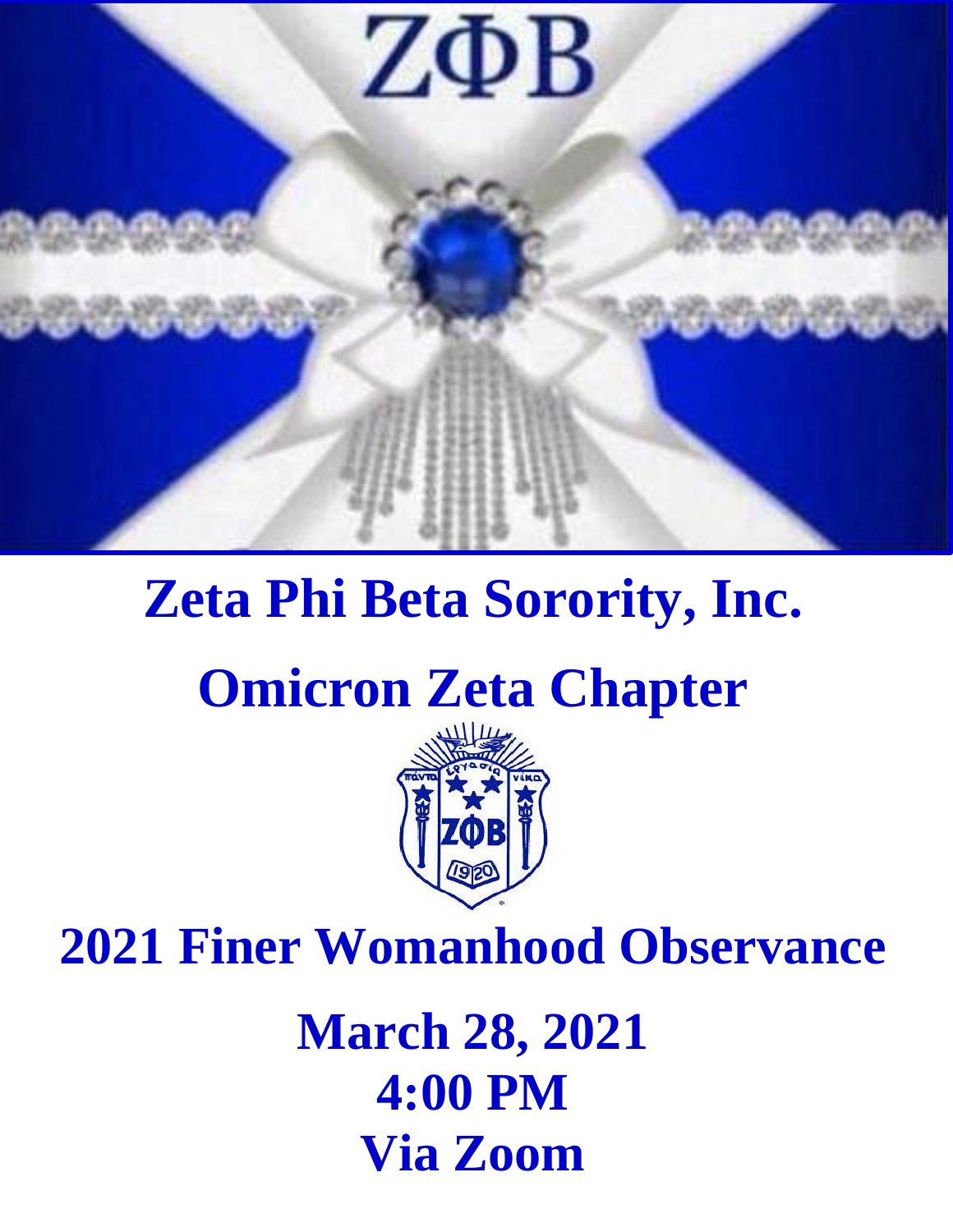

#### **Zeta Phi Beta Sorority, Inc. Omicron Zeta Chapter Finer Womanhood Observance Programme**

**Mazie D. Lewis, Mistress of Ceremonies**

| <b>Musical Prelude</b>                                                                                                |
|-----------------------------------------------------------------------------------------------------------------------|
| <b>Omicron Zeta Chapter</b>                                                                                           |
| <b>Omicron Zeta Chapter</b>                                                                                           |
| <b>State Director of North Carolina</b><br>Zeta Phi Beta Sorority, Inc.                                               |
| <b>The Honorable David Baker, President</b><br>Phi Beta Sigma Fraternity, Inc.<br><b>Eta Sigma Chapter</b>            |
| <b>Dayna Harper, Secretary</b><br><b>Greater Raleigh Wake Pan Hellenic Council</b>                                    |
| <b>Omicron Zeta Chapter</b>                                                                                           |
| <b>Third Vice President, Omicron Zeta Chapter</b>                                                                     |
| Mu Xi Chapter, North Carolina State University                                                                        |
|                                                                                                                       |
| <b>Rhonda Currie</b>                                                                                                  |
| <b>Madisen Moses (Amicette Affiliate President)</b><br><b>Madison Williams (Archonette Affiliate President)</b>       |
|                                                                                                                       |
| Woman of the Year ~ Mrs. Ella Wilder Perry                                                                            |
| Woman of the Year ~ Mrs. Lucille Thomas Lea                                                                           |
|                                                                                                                       |
| Acknowledgement of Former Men & Women of the Year  Doris Jackson, First Vice President<br><b>Omicron Zeta Chapter</b> |
| <b>Omicron Zeta Chapter</b>                                                                                           |
| <b>Yasmin Morton-Moses, Esq.</b>                                                                                      |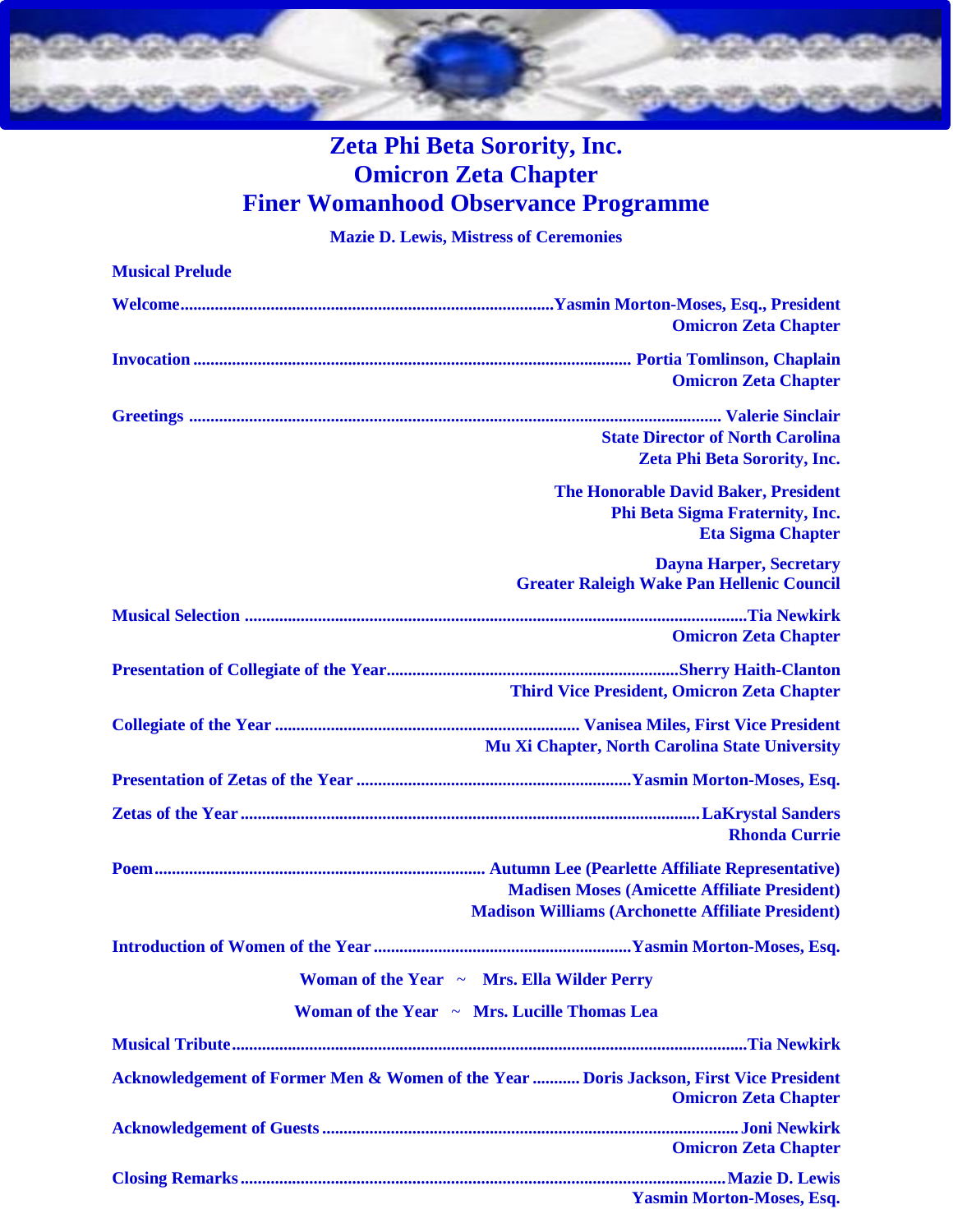### **Woman of the Year Mrs. Lucille Thomas Lea**



**Mrs. Lucille Thomas Lea, a native of Raleigh, NC, spent the majority of her professional career abroad. She was one of the first Black women to pursue a career in diplomacy, foreign affairs and international management with the U.S. Department of State's Foreign Service. During her illustrious career, she held key positions at the Department of State in Washington, D.C. and at U.S. Embassies abroad. She was often the most senior ranking minority woman at the Embassies.** 

**While serving at the Embassy in Ottawa, she managed large, multilingual and multi-cultural staffs and multi-million dollar budgets. Her position required that she travel across Canada from Halifax in the East to Vancouver in the West. Throughout her career, Mrs. Lea received** 

**frequent recognitions: promotions, Presidential Performance Pay Awards and commendations for superior evaluations of her staff members.** 

**Mrs. Lea served at the U.S. Embassy in Paris, France; Tunis, Tunisia (North Africa); and Dakar, Senegal (West Africa), Santo Domingo, Dominican Republic, and Ottawa, Canada. Prior to joining the Department of State, she was a researcher at the U.S. Library of Congress. During her career, she conducted official diplomatic missions to more than 35 countries, meeting with political, military and business leaders. Her private meeting with Mother Teresa in Calcutta, India remains the highlight of all her world travels. Today, Mother Teresa is a Saint.**

**Her extensive experience and facility with foreign languages led the Department of State to select Mrs. Lea to attend the prestigious National War College, Defense University, at Fort McNair, Washington, DC. She was the sole Black woman in the class of 186 senior military and civilian officers.**

**She became President/CEO of Lea Funeral Home, when her beloved husband, Rudy N. Lea, Sr., passed away on June 23, 2019. They were a team for twenty-five years.**

**She is a strong supporter of HBCU's and the community. She was a Charter Member of the Advisory Board of International Affairs and Management at North Carolina Central University, Durham, NC.**

**Mrs. Lea is a graduate of Saint Augustine's University in Raleigh, NC, the John F. Kennedy School of Government at Harvard University, Cambridge, Massachusetts, and the National War College, Fort McNair, Washington, D.C. She studied abroad at the L'Universite de Lyon, Lyon, France. She holds an Associate Degree in Funeral Service with high honors from Fayetteville Technical Community College. She is a licensed Funeral Director and an experienced Manager. She speaks French, Spanish and German.**

**She is a member of many national and international organizations, including the Alpha Theta Omega Chapter, Alpha Kappa Alpha, Inc. Mrs. Lea is a member of historic First Baptist church in downtown Raleigh, where she has served on several church ministries. She has been featured in Cosmopolitan Magazine, Jet Magazine, Who's Who in American Women, and the Department of State Magazine.**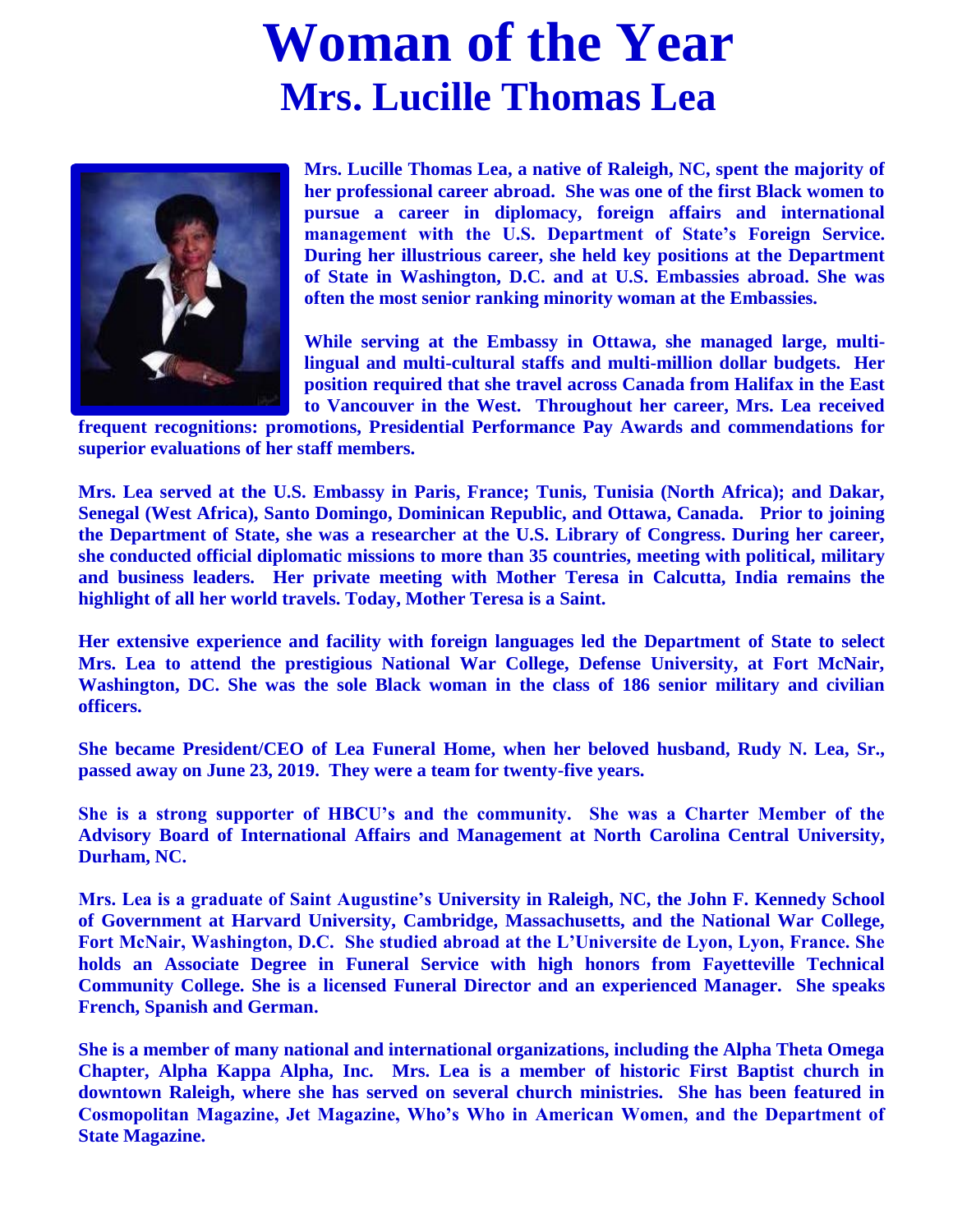### **Woman of the Year Mrs. Ella Wilder Perry**



**Mrs. Ella Wilder Perry was born on September 2, 1929 in Raleigh, North Carolina. Her parents were Robert and Minnie Wilder and her siblings were Thomas, Linnie Rae, Lovie Ann, Minnie Lean, James Curtis, and Lonnie Lewin.**

**Her Mrs. Perry was married to Ransom Perry and to this union, one son, Thomas Ransom Perry was born. She has a very close relationship with Thomas and his wife, Mamie. She is blessed with three grandchildren: TJ, Fatima and Mitchell and three great grandchildren: Breelyn, Garrison and Eden.**

**Her She is a graduate of Washington High School and a recipient of an AB Degree in Elementary Education from Shaw University. Additionally, she furthered her studies at NCCU, ECU, and UNC-CH.**

**She has enjoyed membership in many organizations, and has received numerous awards and honors. She was instrumental in organizing the first Vacation Bible School at her church, Juniper Level Missionary Baptist Church. She, proudly, serves on the Panther Branch Rosenwald School Community Alliance, Inc. Other awards and notable recognition include, but not limited to:**

- **Inducted into the Hall of Fame for the Wake Baptist Association, Women Home and Foreign Missionary Convention of NC.**
- **Past First, Second, and Third Vice President and recipient of Outstanding Dedicated Service for fourteen years of service to Wake County Sunday School Convention.**
- **Organized the Concerned Citizen for Children and Education in 2004.**
- **Named Teacher of the Year twice while teaching at Swift Creek Elementary School.**
- **Membership in the National Education Association, North Carolina Association of Educators, Wake County Retired Teachers Association, Shaw University Alumni Association, National Association of University Women.**
- **Awarded Woman of the Year by Top Ladies of Distinction, Wendell Chapter; Outstanding Service Award, Leisurettes Retired Teachers Club; Humanitarian Award, the NAACP; and inducted into the Circle of Elders by Zeta Phi Beta Sorority, Inc., Sigma Xi Zeta Chapter of Morrisville, NC.**

 **Her teaching career extended from 1952 to 1984. As one of the original African-American teachers, staff integration of the Wake County Public School System was not a difficult endeavor for her. Her focus remained the same for all students: When they left her classroom, they would be competent readers, regardless of race, creed, or color. Her commitment was observed by others and she was asked to serve on the accreditation team to help procure accreditation for Swift Creek Elementary and East Cary Elementary schools. This included reviewing qualifications of staff members to counting the number of textbooks in the school. One requirement for accreditation was that each school should have a certain number of books per student and this task sometimes lasted into the midnight hours. Mrs. Perry's thirty-two years as an educator in the Wake County Public School System and the students she encountered were the foundation to postretirement. Parents called on her to tutor their children and she did so without pay.** 

**Her favorite scriptures: If my people, who are called by my name, will humble themselves and pray and seek my face and turn from their wicked ways, then I will hear from heaven and I will forgive their sins and will heal their land. Chronicle 7:14.**

**I was young and now I am old, yet I have never seen the righteous forsaken or their children begging bread. Psalm 37:2.**

 **Mrs. Ella Wilder Perry, a finer woman for all occasions.**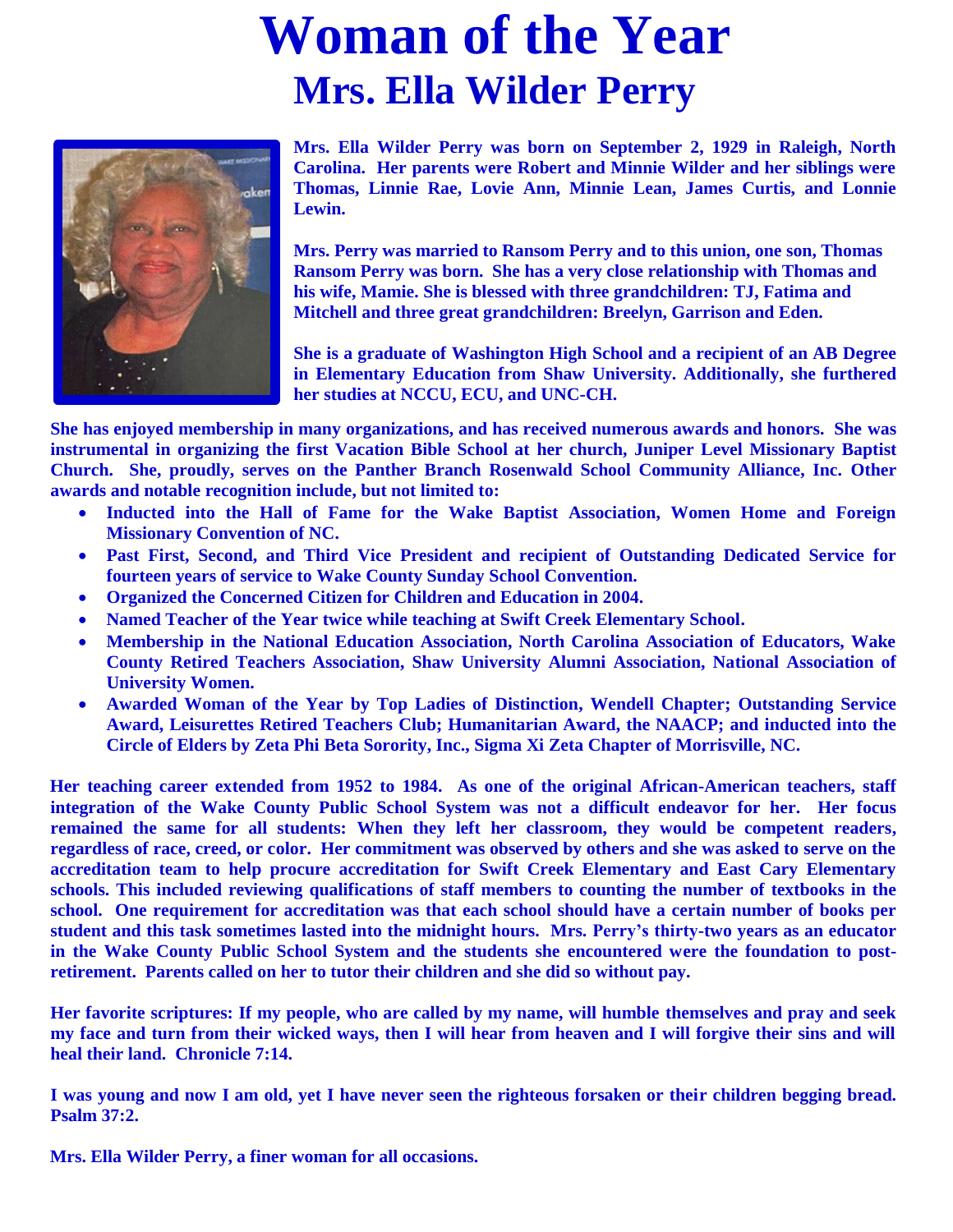#### **Zeta of the Year Mrs. Rhonda Currie**



**Rhonda M. Currie retired in 2011 after thirty plus years with North Carolina State Government. Her tenure includes positions with the Department of Motor Vehicles and Vital Records. Her last employment was with the NC Department of Health and Human Services as the Administrator of Social Security Disability Determination Services.** 

**She graduated from W.B. Wicker High School in Sanford, NC. Rhonda earned a Bachelor of Arts Degree from North Carolina Central University in Durham, NC. and graduated from North Carolina's Public Manager's Program as a Certified Public Manager. It was during her time at North** 

**Carolina Central University that she joined the illustrious blue and white family and pledged Zeta. She has been a member over fifty years and is recognized as a Zeta Dove. Her service to Zeta includes serving on the Founders' Day Committee, Finer Womanhood Committee, Decorations Committee for Blue Revue and currently as a member of the Ad Hoc Scholarship Committee.** 

**Rhonda has received several awards in the area of leadership including the prestigious Disability Determination Services Regional Administrator's Leadership Award from the U.S. Social Security Administration and a Social Security Commissioner's Team Citation. She was awarded North Carolina's Order of the Long Leaf Pine by Governor Beverly Perdue.**

**She is a faithful servant of Martin St. Baptist Church (MSBC), Raleigh, NC, where she has served as Chairman of the Christian Education Ministry, Sunday School Superintendent, and a member of the Music Ministry where she sings with the choir. She continues to be an active Sunday School student and mentor and advisor with the MSBC Youth Leadership Development Academy. Rhonda functions as manager for the MSBC Blessings in Bags Ministry, a community food distribution program.**

**Rhonda's current community involvement includes serving as Chairman of the Martin Luther King Jr. All Children's Choir Scholarship Board and a member of the Strategic Planning Committee with the Inter Faith Food Shuttle.** 

**Rhonda and her husband George, who is a Sigma, have two adult children and three awesome grandsons.**

**She defines her purpose for being as "serving others and giving back".**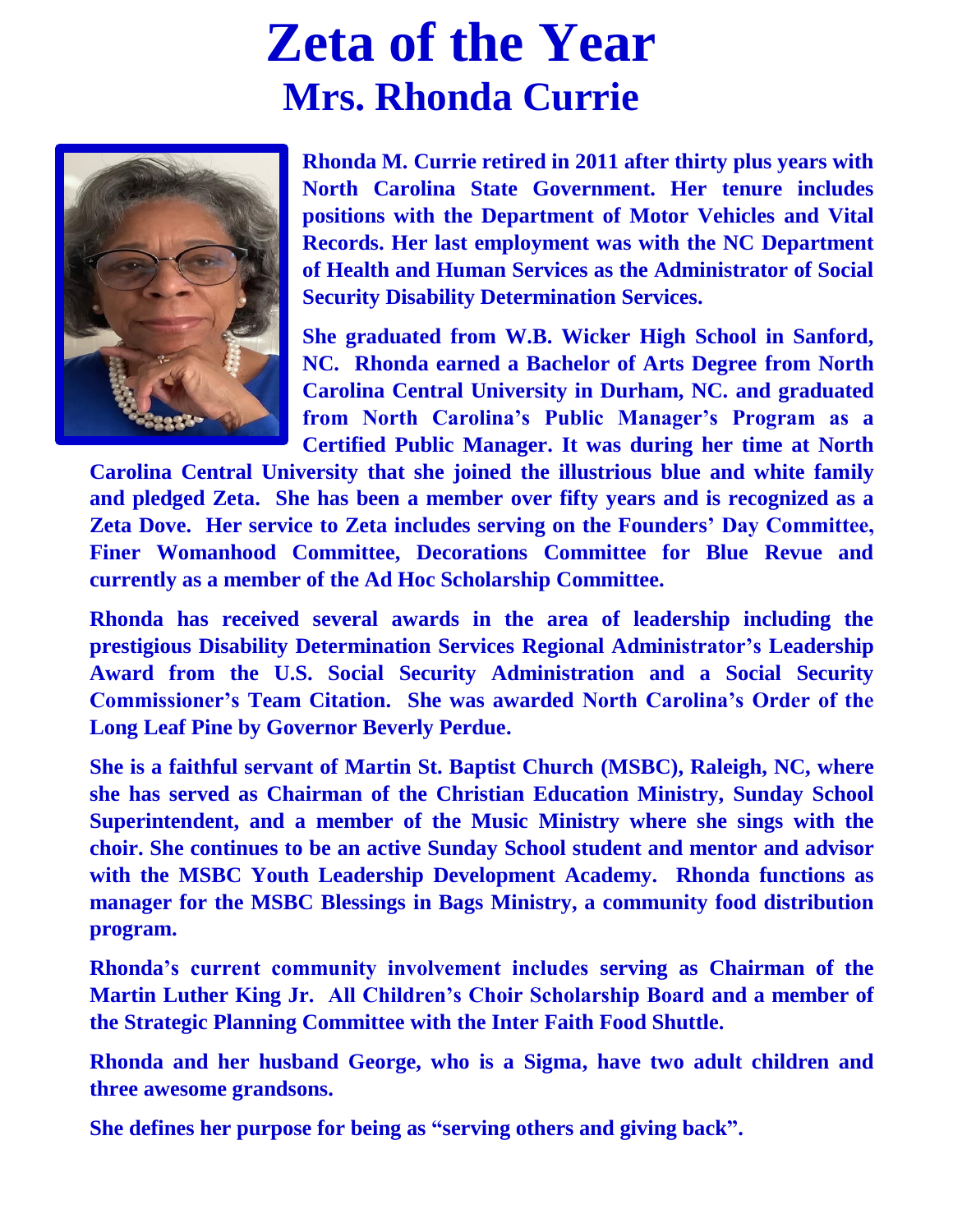### **Zeta of the Year Ms. LaKrystal Sanders**



**LaKrystal Sanders has been a member of Zeta Phi Beta Sorority, Inc., Omicron Zeta since 2007. She enjoys being involved in the community and making a positive difference in the lives of other people.**

**LaKrystal was born and raised in Raleigh, NC and is a devoted mother to one daughter, Makayla Sanders. She attended North Carolina Agricultural & Technical State University (AGGIE PRIDE!) where she received her Bachelor of Science degree in Finance. She then obtained her Master's degree in Public Administration from North Carolina Central University. Currently, LaKrystal is** 

**pursuing her Doctorate in Public Administration at Liberty University, where she maintains an "A" average.** 

**Professionally, LaKrystal is the Grants Accountant at Shaw University. She also serves as the Campus Advisor to one of our undergraduate chapters, Omicron, located on the campus of Shaw University. LaKrystal has served as Omicron Zeta's Corresponding Secretary since 2018. In 2020, she was appointed as one of the Z-HOPE Co-chairs. Z-HOPE, more formally known as Zetas Helping Other People Excel, is the National Service Program of Zeta Phi Beta Sorority, Inc. It is an interactive holistic multidimensional outreach program designed to enhance, cultivate and empower participants to develop health promoting lifestyle choices across the lifespan. In the six months since her appointment, LaKrystal and her Co-Chair have implemented over 40 service projects for Omicron Zeta Chapter and its Youth Affiliates.**

**In addition to her elected and appointed positions within Zeta, LaKrystal also serves on other chapter committees. In March 2021, LaKrystal was inducted into the Zeta Phi Beta Sorority, Inc., Eastern Region Legacy Club. Her mother, Angela Sanders, is a member of Zeta Amicae of Raleigh; her brother, Cleveland P. Sanders, III, is a member of Phi Beta Sigma Fraternity, Inc.; and her daughter, Makayla Sanders, is a member of Zeta Phi Beta Sorority, Inc., Omicron Chapter.**

**When she is not spending time with her family, doing schoolwork or the work of Zeta; LaKrystal is busy baking and decorating beautiful and delicious cakes. She is the proud owner of Krystal Kakes, where she makes all your cake dreams come true!**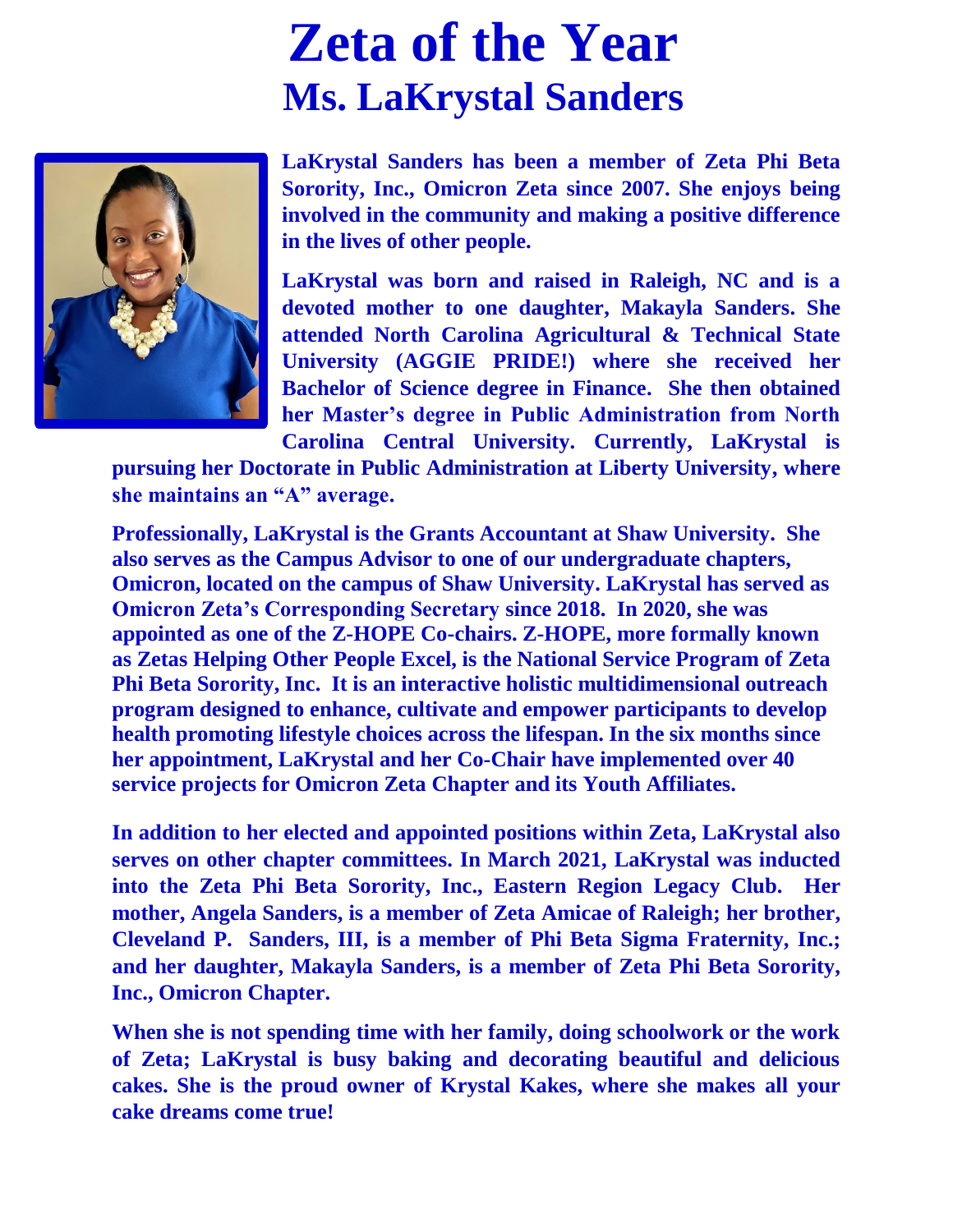#### **Collegiate of the Year Ms. Vanisea Miles**



**Vanisea Miles became a member of the Zeta Phi Beta Sorority, Inc., Mu Xi Chapter in the Fall of 2017. She serves as the First Vice President of the chapter and has enjoyed bringing in many other members into the sorority. She had the opportunity to also serve as the Historian for her chapter. Vanisea is a Senior majoring in Nutrition Science with a minor in Spanish at North Carolina State University in the College of Agriculture and Life Sciences. She is involved** 

**on the campus of NC State as a Veteran Camp Counselors, a Summer Start Mentor, coordinator of the Peer Mentor Program, among other services. Vanisea's career aspirations are to attend graduate school and ultimately become an OB/GYN.**

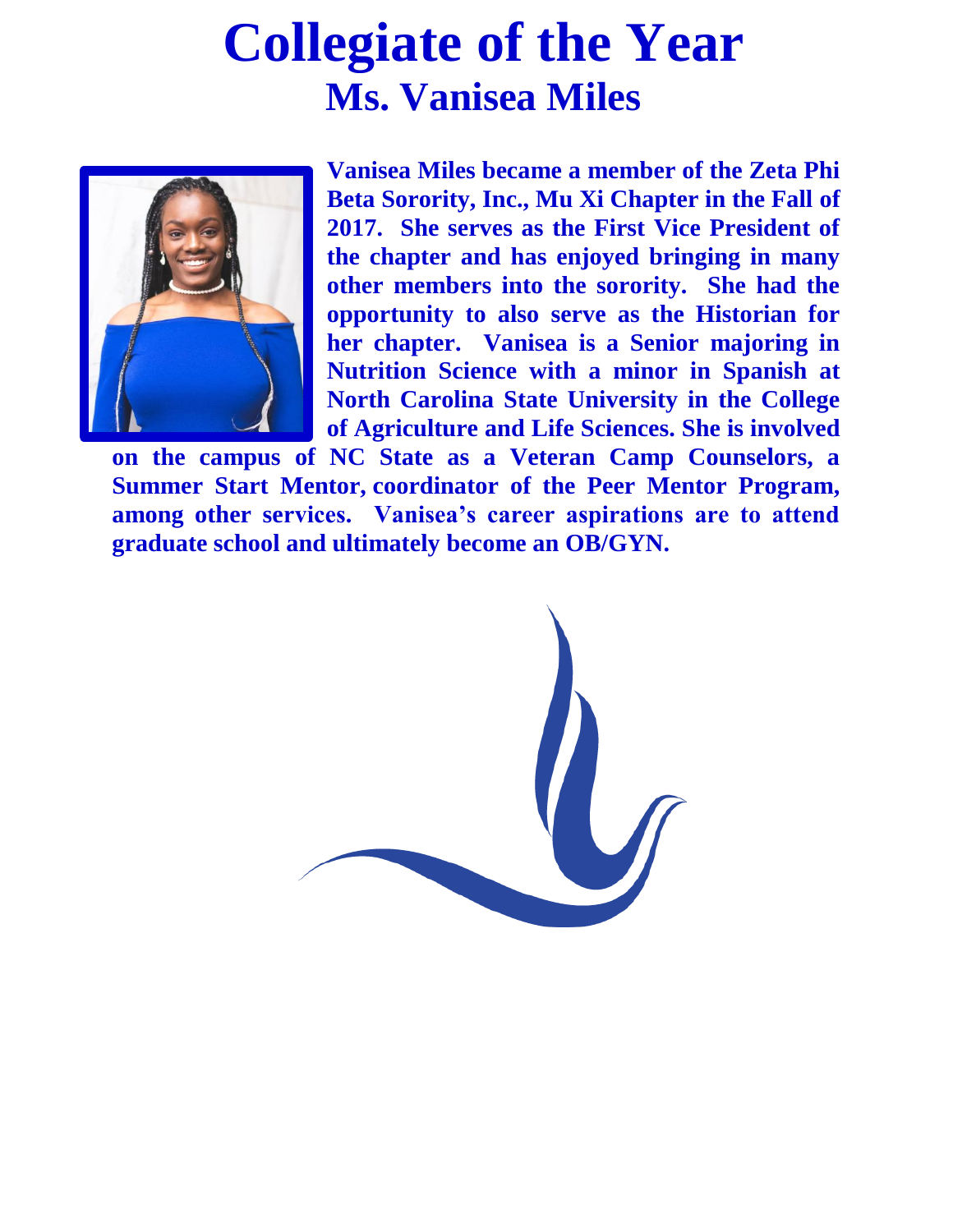#### **OZ Finer Womanhood Committee**

**Mazie D. Lewis, Chair**

**Ellen Cannon-Reid, Annie Doris Jackson, Joni Newkirk, Asha Piggott, Portia Tomlinson**

**Yasmin Morton-Moses, Esq. ~ President** 



#### *Former Men and Women of the Year*

**Dr. Margarite Adams\* Dr. Ellen S. Alston\* Rev. Paul & Mrs. Betina Anderson Hon. Sheriff John\* & Mrs. Juanita Baker\* Mrs. Sonia Barnes Dr. Jeanette Beckwith Mrs. Jeanette Boone Mrs. Emma P. Boyer\* Rev. Charles & Mrs. Regina Brooks Mrs. Vivian T. Brown\* Rev. Dr. Charles & Dr. Shirley Bullock Atty.\* & Mrs. Fred Carnage\* Mrs. Elizabeth B. Cofield\* Hon. Linda Coleman Mrs. Jesse Copeland\* Dr. Majorie Debnam\* Dr. Paulette Dillard Mrs. Minetta G. Eaton\* Mrs. Mary Flagg\* Mrs. Dorothy Allen-Freeman\* Dr. Alice Garrett Mrs. LaVerne Goins\* Mrs. Mary H. Grady\* Mrs. Gladys Graves Mrs. Gilda Harris\* Rev. Dr. Dumas A. & Mrs. Sharon Harshaw Mrs. Norma Haywood Mrs. Sarah B. Herbin\* Mrs. Jeanette Hicks\* Dr. Willie High\* Anita Jackson, M.D. Ms. Moszetta Johnson Mrs. Thelma Keck\***

**Ms. Dorothy Lane\* Ms. Louise Latham\* Mrs. Emily M. M. Kelly\* Mrs. Mollie H. Lee\* Mrs. Thelma Lennon\* Mrs. Nora Lockhart\* Mrs. Lillian W. Logan\* Rev. Regina Henderson Moore Mrs. Margaret Rose Murray Mrs. Virginia Newell Dr. Elliot & Mrs. Juanita Palmer Mrs. Fannie Peace\* Mrs. Susie V. Perry\* Mrs. Mary E. Phillips\* Rev. Mabel Gary Philpott\* Ms. Octavia Rainey Mrs. Margaret Ratcliff Mrs. Joyce M. Robinson Rev. Marion & Mrs. Jennifer Robinson Mrs. Leolia Spaugh\* Mrs. Maria Spaulding Mrs. Joan Spencer Mrs. Virginia S. Tally Mrs. Annette O. Watson Dr. Harold\* & Mrs. Lucille Webb Mrs. Harriet B. Webster\* Mrs. Harveleigh White\* Dr. Shauntae B. White Mrs. Mary Whitley\* Ms. Frances Lonnette Williams Dr. James\* & Mrs. Bertha Wilson\* Mrs. Cliffornia Wimberly\***

**\*Deceased**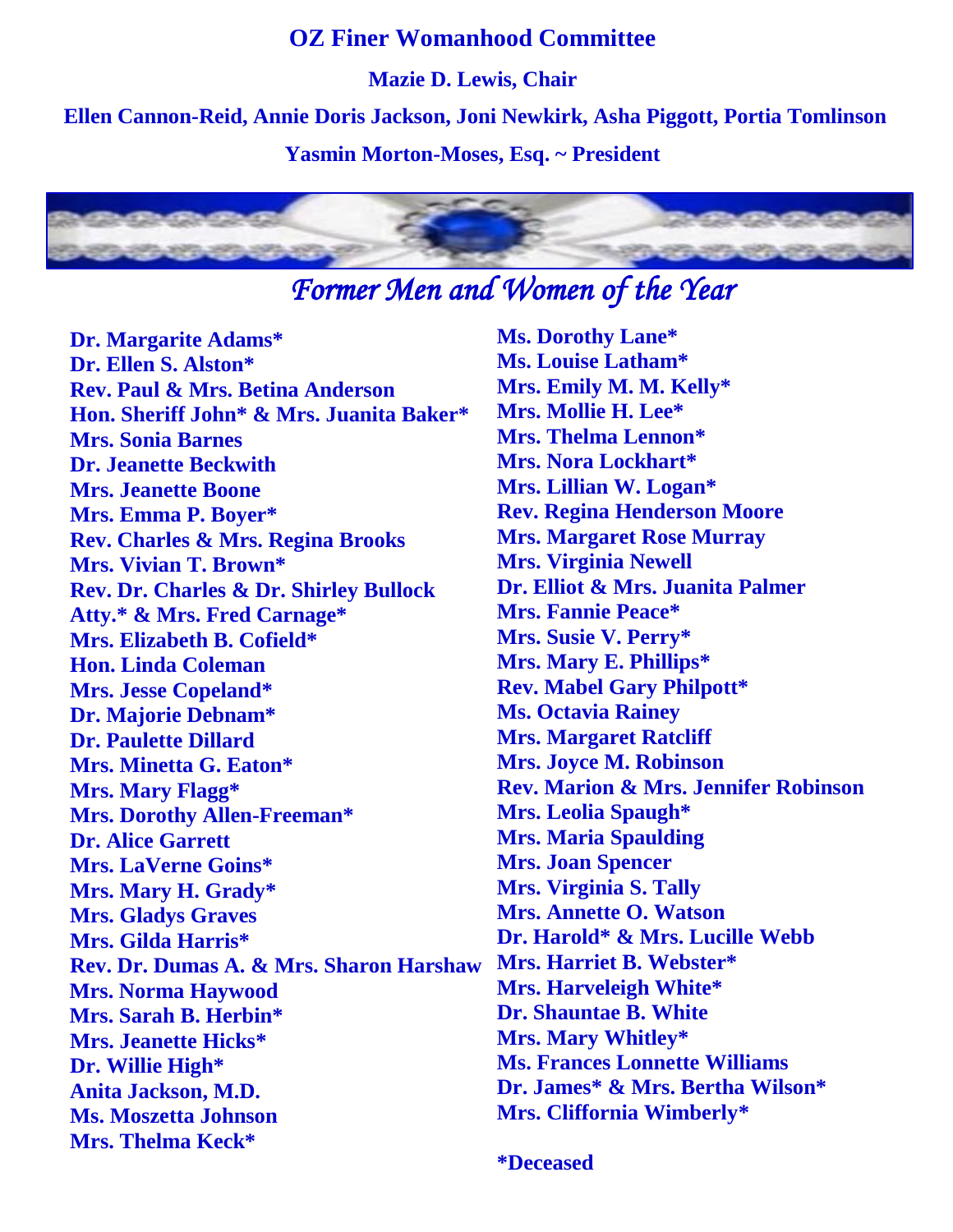

#### **Omicron Zeta Chapter**

## **67th Finer Womanhood Observance**

#### **Patrons List**

#### **Centennial Patrons**

**Marian Harris Shirley Hinton Virginia S. Tally Pearl Patrons Doris Alston Veronica Bell Rhonda Currie Belinda DeJesuz Marilyn Fields**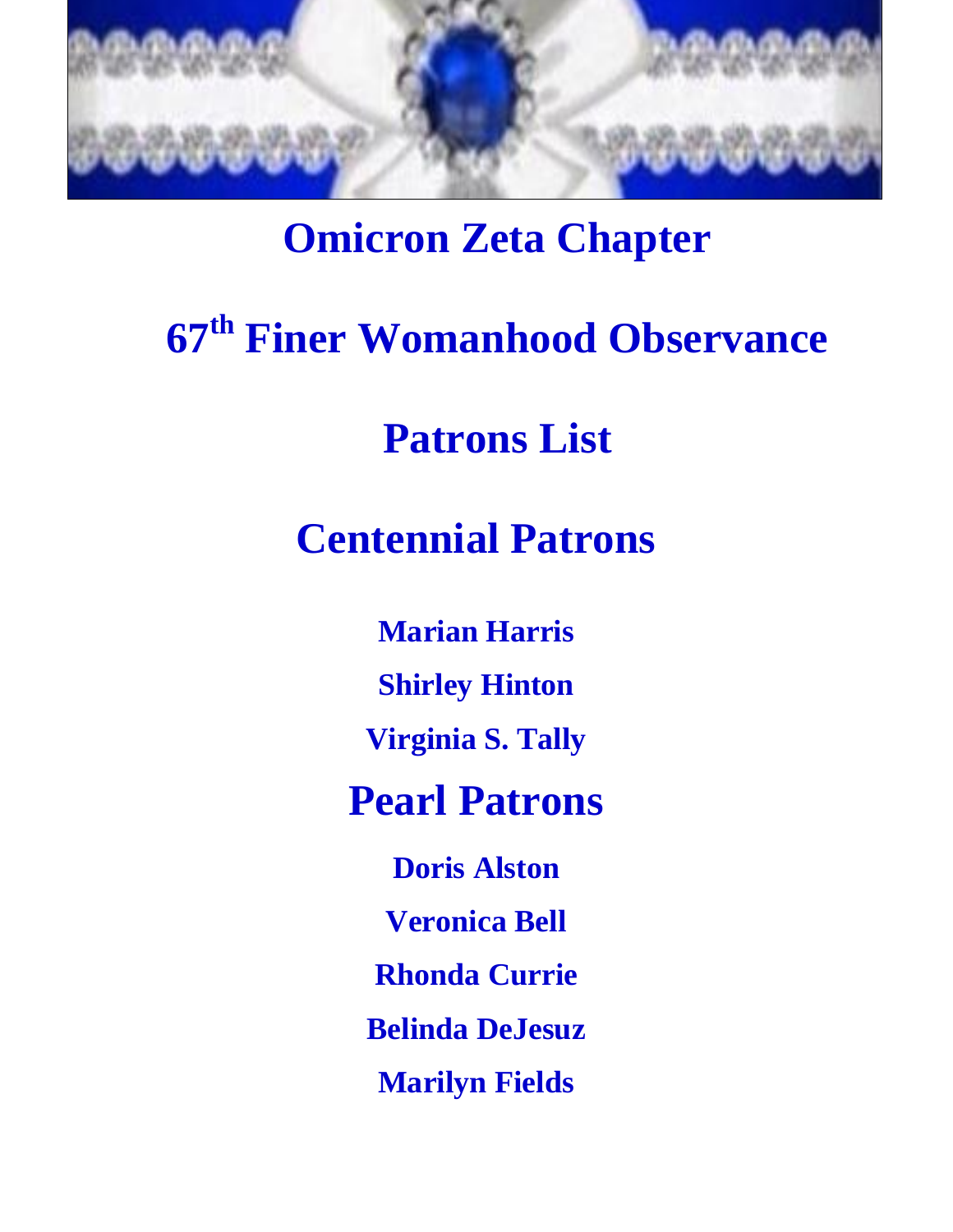

#### **Pearl Patrons (Cont'd)**

**Carolyn Fox Natalie Haith-Edwards Sherry Haith-Clanton Dr. Dudley Flood Annie Doris Jackson Mazie Lewis Deborah Lofton Sarah McDonald John Milner Linda Milner Sheryl P. Morton Yasmin Morton-Moses, Esq E. Margo Newkirk Joi Newkirk Lisa Roberts Joyce M. Robinson LaKrystal Sanders**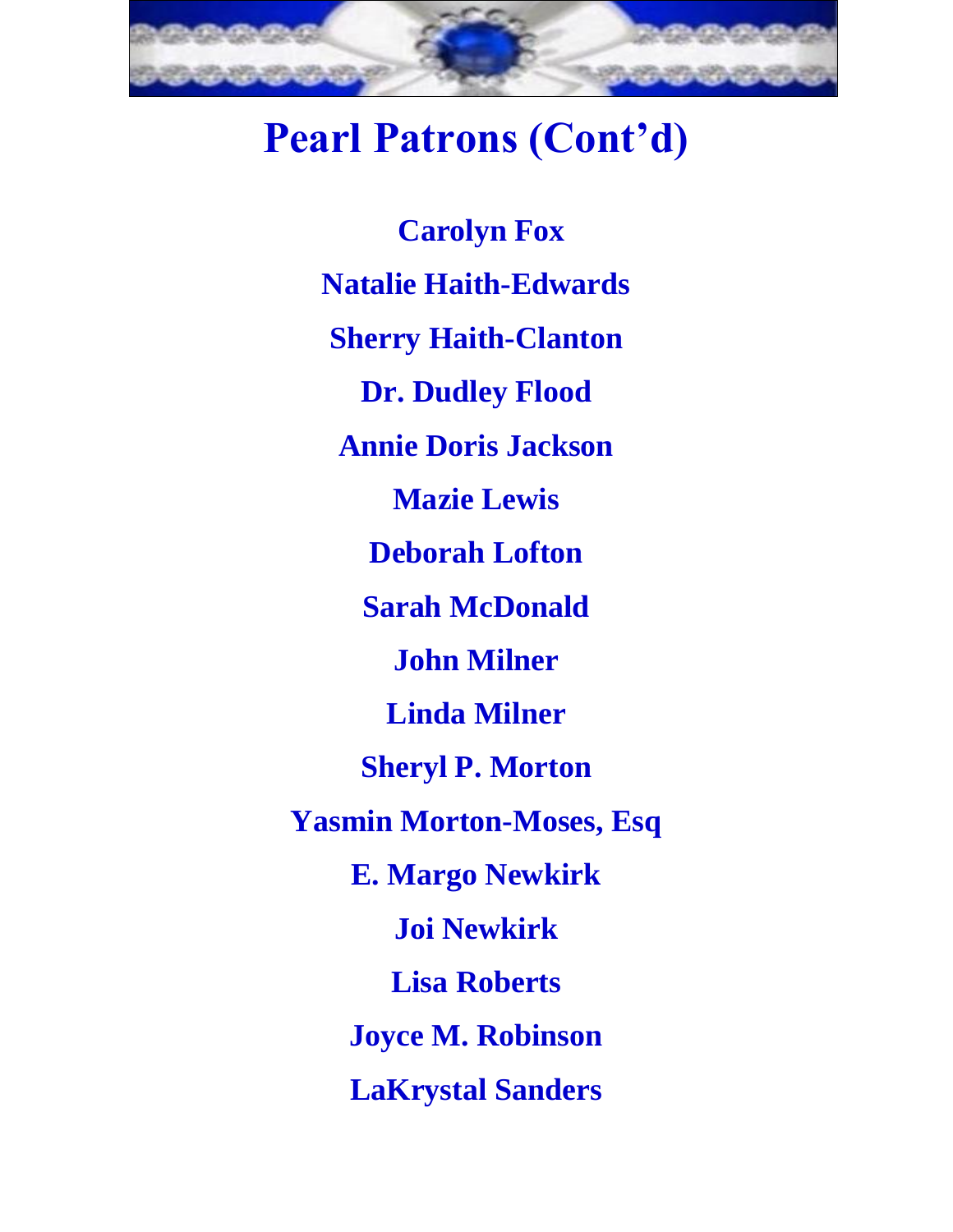

#### **Pearl Patrons (Cont'd)**

**Lady Elaine Shelton Catherine Smith Portia Tomlinson Gwendolyn Williams Joyce Wilson**

#### **Diamond Patrons**

**Eleanor Adams Linda Booker Susie Hunter Teresa McNair Sheryl Merritt Tia Newkirk**

**Gold Patrons** 

**Eva Oakley**

**Cassandra Pryor**